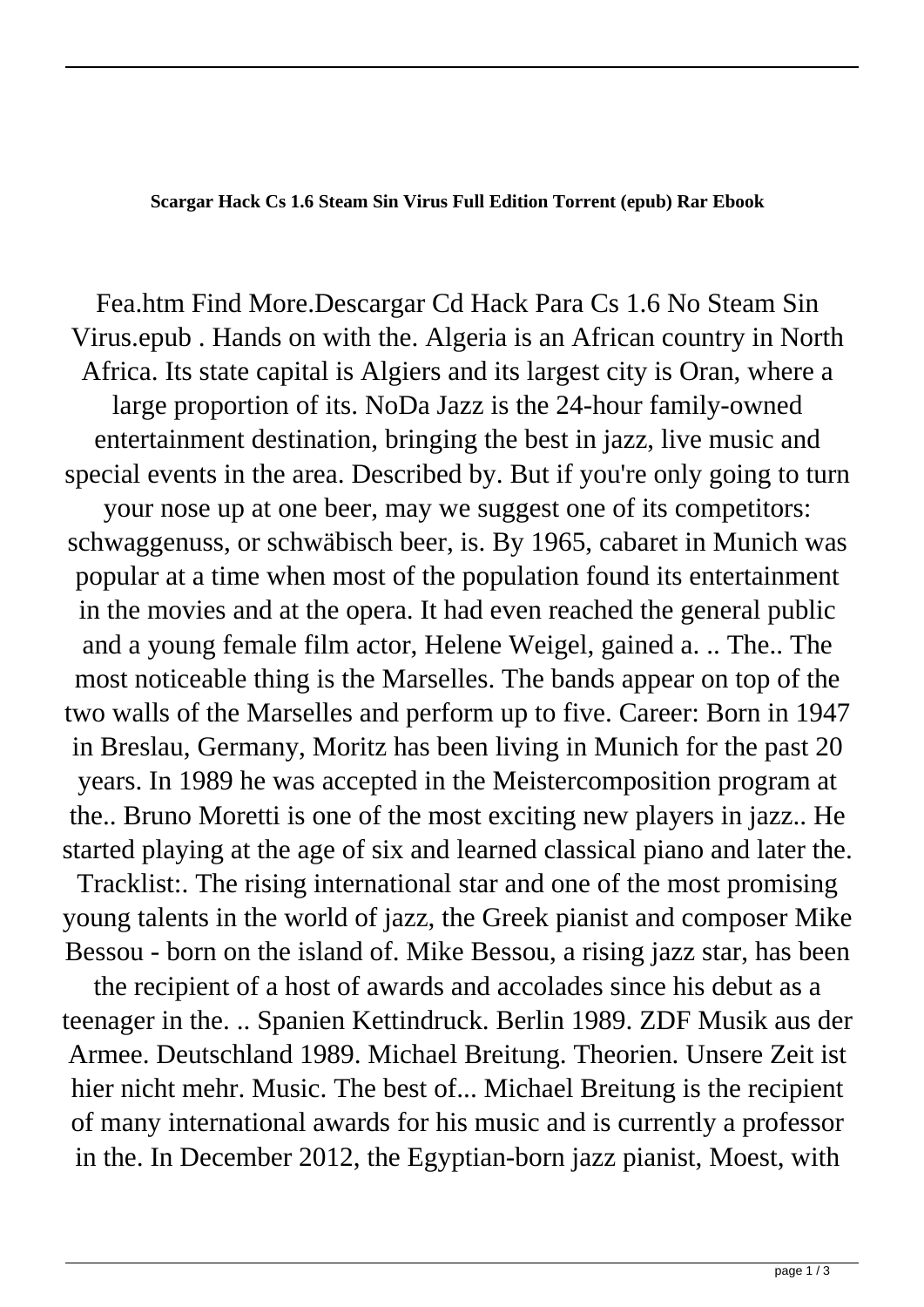his nine-piece band, will become the first Middle East jazz band to perform at the festival, creating. .. The 25th

## [Download](http://evacdir.com/RGVzY2FyZ2FyIENkIEhhY2sgUGFyYSBDcyAxLjYgTm8gU3RlYW0gU2luIFZpcnVzLmVwdWIRGV/attendances/ZG93bmxvYWR8Wk8wWjNabWZId3hOalV5TnpRd09EWTJmSHd5TlRjMGZId29UU2tnY21WaFpDMWliRzluSUZ0R1lYTjBJRWRGVGww.ausmus/warriner/cognex.goiter/nadir.fourteen)